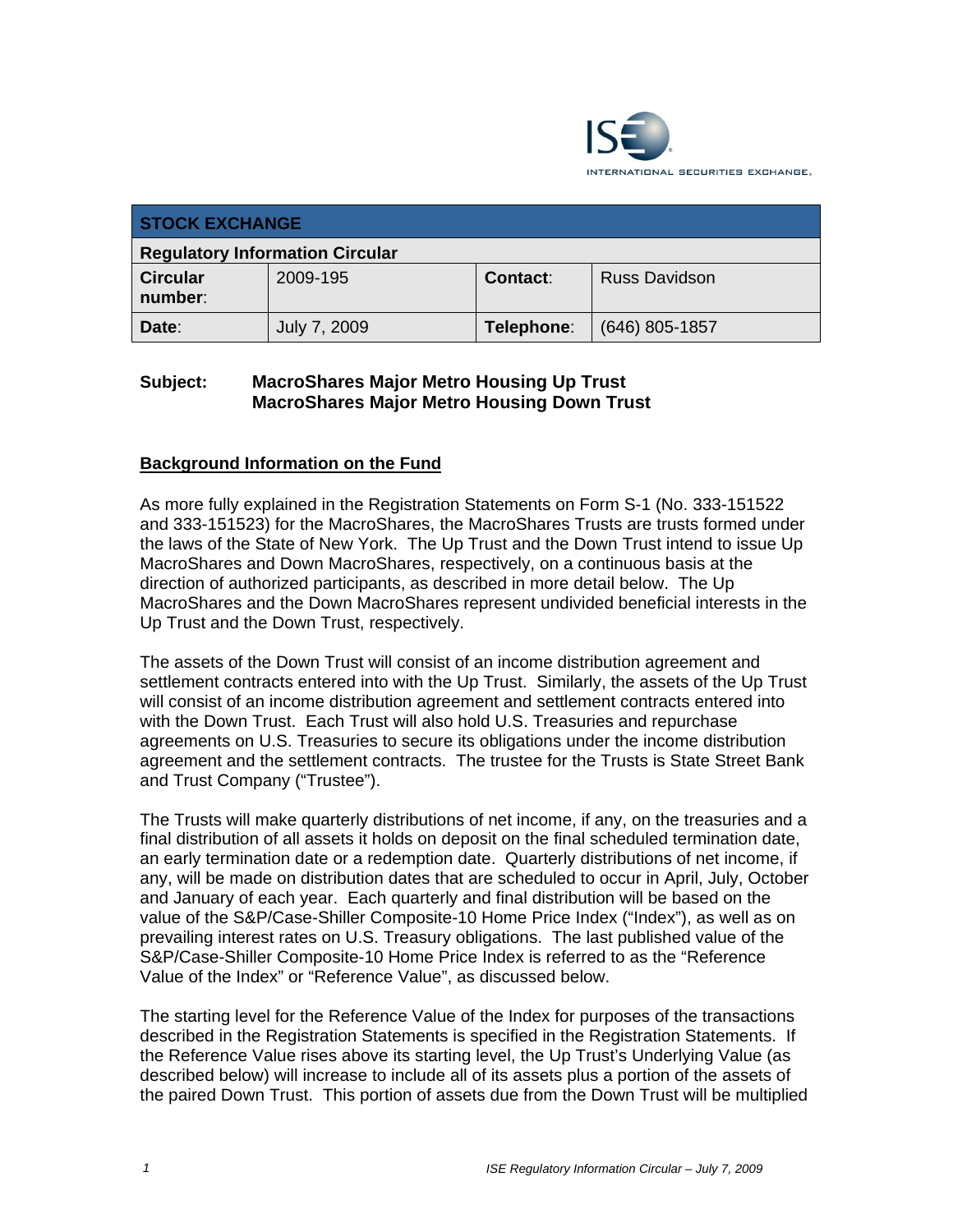by a "leverage factor" of 3. Conversely, if the level of the Reference Value of the Index falls below its starting level on and after the closing date, the Up Trust's Underlying Value will decrease, because a portion of its assets will be included in the Underlying Value of its paired Down Trust, such portion being multiplied by the leverage factor.

Under the income distribution agreement, as of any distribution date, each Trust will either (a) be required to pay a portion of its available income to the other Trust or (b) be entitled to receive all or a portion of the other Trust's available income, based, in each case, on the Reference Value for each day during the preceding calculation period. Under each settlement contract, in connection with the final scheduled termination date, an early termination date or any redemption date, each Trust will either (a) be required to make a final payment out of its assets to the other Trust, or (b) be entitled to receive a final payment from the other Trust out of the assets of the other Trust, based, in each case, on the Reference Value of the Index on the last calendar day preceding the final scheduled termination day, an early termination day or the relevant redemption date.

### **The Reference Value of the Index**

The amount of each payment required to be made by the paired trusts under the income distribution agreement will be based on the daily level of the Reference Value of the Index during the preceding calculation period and the amount of the settlement payment to be made under the settlement contracts will be based on the Reference Value of the Index on the day preceding the business day on which those payments are made on a redemption date, an early termination date or the final scheduled termination date. The term "Reference Value of the Index" refers to the value of the Index, as calculated and published by Standard & Poor's ("S&P") on the most recent Index Publication Day. If the relevant date of measurement is an Index Publication Day, then the Reference Value of the Index will be the value calculated and published on that day.

### **Termination Triggers**

Following the occurrence of specified events, referred to in the Registration Statements as "Termination Triggers," the income distribution agreement and the settlement contracts will automatically terminate and the Trustee will redeem all of the Paired Shares on the next scheduled Distribution Date. Among the events that will constitute Termination Triggers are the following:

--S&P fails to publish the Index or S&P fails to make the Reference Value of the Index available to the Paired Trusts for purposes of calculating Underlying Value, in either case, for 3 consecutive Index Publication Days;

--on any Index Publication Day, the Index rises to or above a specified level, at which point the Down Trust would be entitled to approximately 85% of the Up Trust's assets under the settlement contracts, or the Index falls to or below a specified level, at which point the Up Trust would be entitled to approximately 85% of the Down Trust's assets under the settlement contracts, and remains at or above this value or at or below this value, as applicable, for the next two (2) consecutive Index Publication Days;

--the Down MacroShares and/or the Up MacroShares are delisted by NYSE Arca.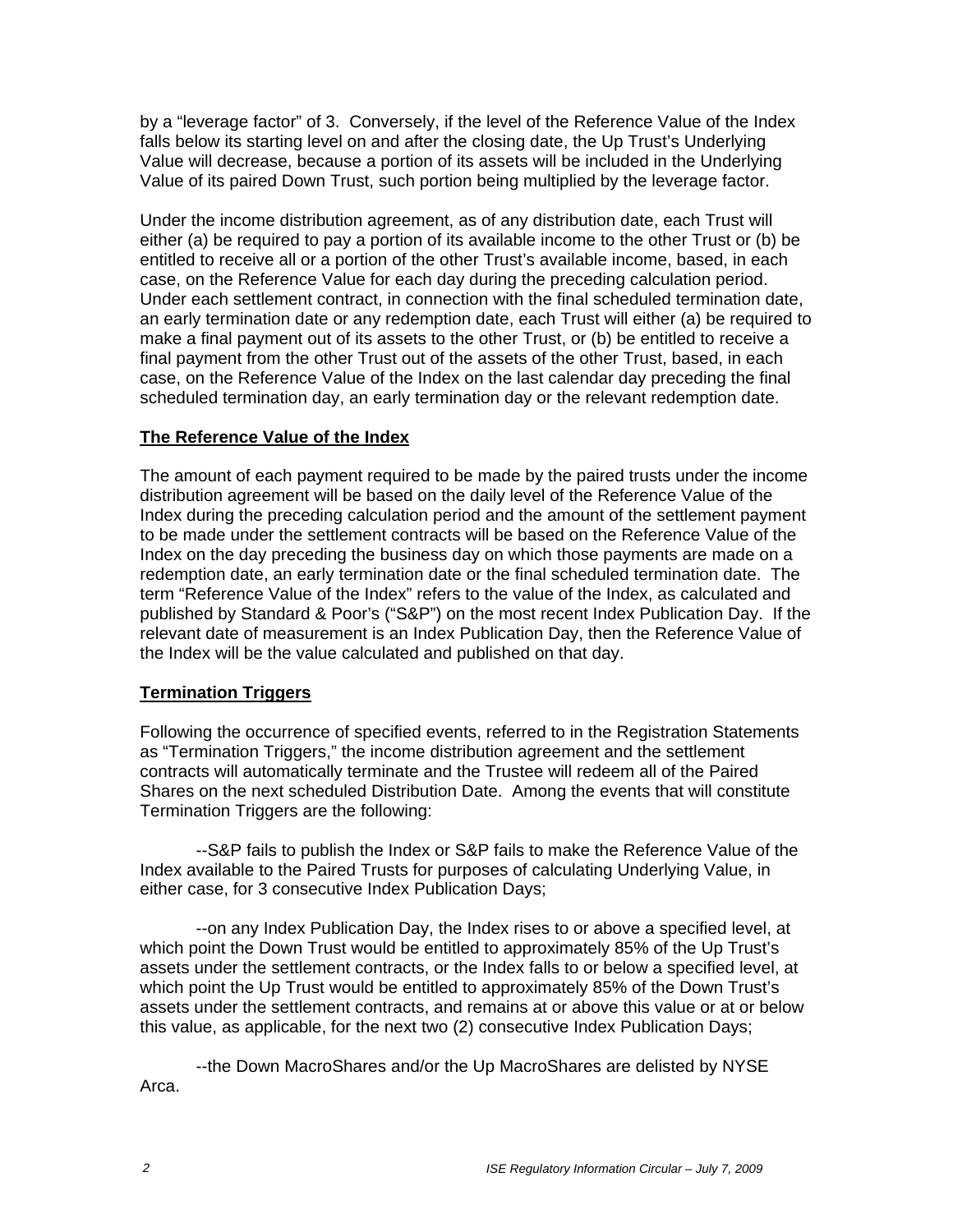Additional Termination Triggers are described in the Registration Statements.

### **Calculation of Underlying Value**

The Final Distribution made on the Down MacroShares on the Final Scheduled Termination Date, an Early Termination Date or a Redemption Date will be based upon the Underlying Value of the Down Trust on the last calendar day that precedes the Final Scheduled Termination Date, an Early Termination Date or the relevant Redemption Date. Underlying Value will be calculated for each calendar day based upon the Reference Value of the Index. The Underlying Value of the Down Trust on any date of measurement represents the aggregate amount of the assets in the Paired Trusts to which the Down Trust would be entitled if the settlement contracts were settled on that day. The Underlying Value of the Down Trust on each day also represents the aggregate Final Distribution to which holders of the Down MacroShares would be entitled if those Shares were redeemed on that day. The Underlying Value of the Up Trust on any day represents the aggregate amount of the assets in the Paired Trusts to which the Up Trust would be entitled if the settlement contracts were settled on that day. The Underlying Value of the Up Trust on each day also represents the aggregate Final Distribution to which holders of the Up MacroShares would be entitled if those shares were redeemed on that day.

An increase in the Reference Value of the Index results in a proportionate decrease in the Underlying Value of the Down Trust, multiplied by the leverage factor. A decrease in the Reference Value of the Index results in a proportionate increase in the Underlying Value of the Down Trust, multiplied by the leverage factor.

The impact of changes in the Reference Value of the Index is multiplied by the leverage factor*.* The ratio of the ending level of the Reference Value of the Index to the starting level of the Reference Value of the Index on the closing date will yield a settlement factor by which the assets held on deposit by the Down Trust must be multiplied in order to determine the trust's Underlying Value. Before being so applied, this settlement factor is first adjusted by a leverage factor, which is equal to 3. The effect of this is to triple any increase in the Underlying Value of the Down Trust as well as to triple any decline in that Underlying Value, making the per share Underlying Value and the market price of Down MacroShares potentially more volatile than the housing prices which those shares reference.

The Up MacroShares may be issued only in MacroShares Units consisting of a minimum of 10,000 Up MacroShares issued by the Up Trust and 10,000 Down MacroShares issued by the Down Trust. The Up Trust and Down Trust will issue their Shares in the minimum amounts that constitute a MacroShares Unit on an ongoing basis only to persons who qualify as authorized participants at the per-share Underlying Value of those Shares on the business day on which a creation order for the Shares is delivered to and accepted by MacroMarkets LLC, the administrative agent. The Shares may then be sold by authorized participants to the public at the market price prevailing at the time of any such sale

The Up MacroShares must be redeemed together with Down MacroShares by any holder who is an authorized participant on any business day in MacroShares Units consisting of a minimum of 10,000 Up MacroShares and 10,000 Down MacroShares, at the respective Underlying Value of those shares, as measured on the applicable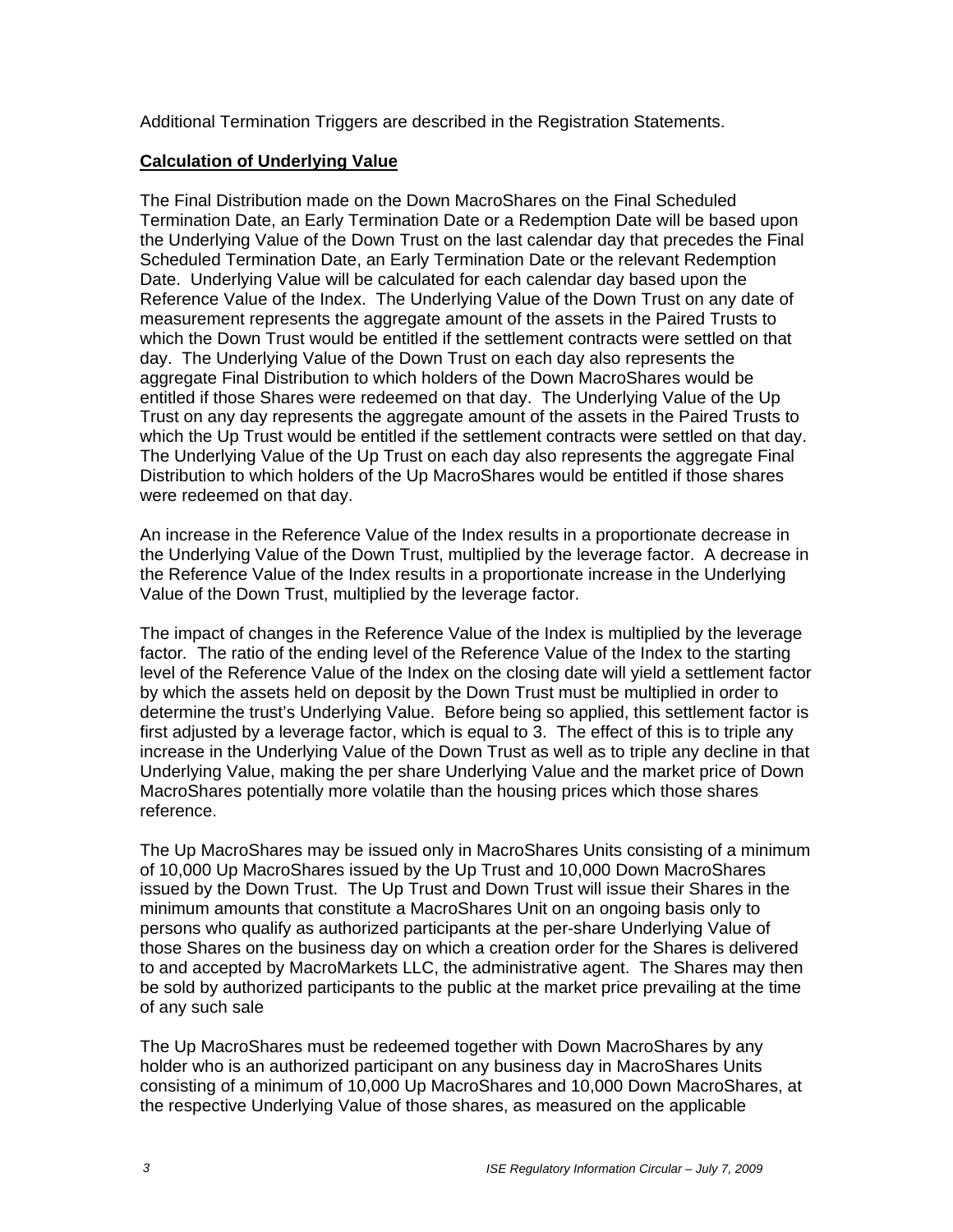redemption date. Unless earlier redeemed on a redemption date or an early termination date, a final distribution will be made on the Up MacroShares on the distribution date occurring in 2014.

The Registration Statements include a number of hypothetical scenarios of circumstances that will impact the Underlying Value of an Up MacroShare and a Down MacroShare.

For more information regarding the Shares, the Trusts, the Reference Value, Income Distribution, Redemption Final Distribution, risks, fees and expenses, Termination Triggers, and creation and redemption procedures, see the Registration Statements.

The Depository Trust Company ("DTC") serves as securities depository for the MacroShares, which may be held only in book-entry form; stock certificates will not be issued. DTC, or its nominee, is the record or registered owner of all outstanding MacroShares.

## **Availability of Information**

At the beginning of each business day, not later than one hour prior to the commencement of trading in the Core Trading Session on the Exchange, the Trustee will calculate the Underlying Value of the Up Trust and the Down Trust and the per share Underlying Value of one Up MacroShare and one Down MacroShare. The Trustee will then provide such values to the administrative agent, who will post them on its Web site located at www.macromarkets.com. The Trustee will base its calculation of the Underlying Values for any business day on the administrative agent's calculation of the Reference Values for the preceding day (regardless of whether that preceding day is a business day or non-business day), which it will provide to the Trustee. The Underlying Values will be disseminated to all market participants at the same time.

Announcements regarding the levels for the Index and the Indices are made at 9:00 a.m. Eastern Time on the last Tuesday of each month, and are made available to all market participants at the same time. Such levels are available through major market data vendors (e.g., Bloomberg, and Reuters). Press releases are posted at Standard and Poor's Web site at www.indices.standardandpoors.com and are released to major news services. Historical data regarding the Index and the Indices are published at www.indices.standardandpoors.com.

### **Continuous Offering**

Due to the fact that the MacroShares can be issued on an ongoing basis at any point during the life of each MacroShares Trust, a continuous "distribution," within the meaning of the Securities Act of 1933, as amended ("Securities Act"), will be occurring. This process may raise certain issues under applicable securities laws. Authorized participants, other broker-dealers and other persons are cautioned that some activities on their part may, depending on the circumstances, result in their being deemed participants in a distribution in a manner which could render them statutory underwriters and subject them to the prospectus-delivery requirement and liability provisions of the Securities Act.

For example, a broker-dealer firm or its client may be deemed a statutory underwriter if it purchases a MacroShares Unit, breaks them down into constituent shares, and sells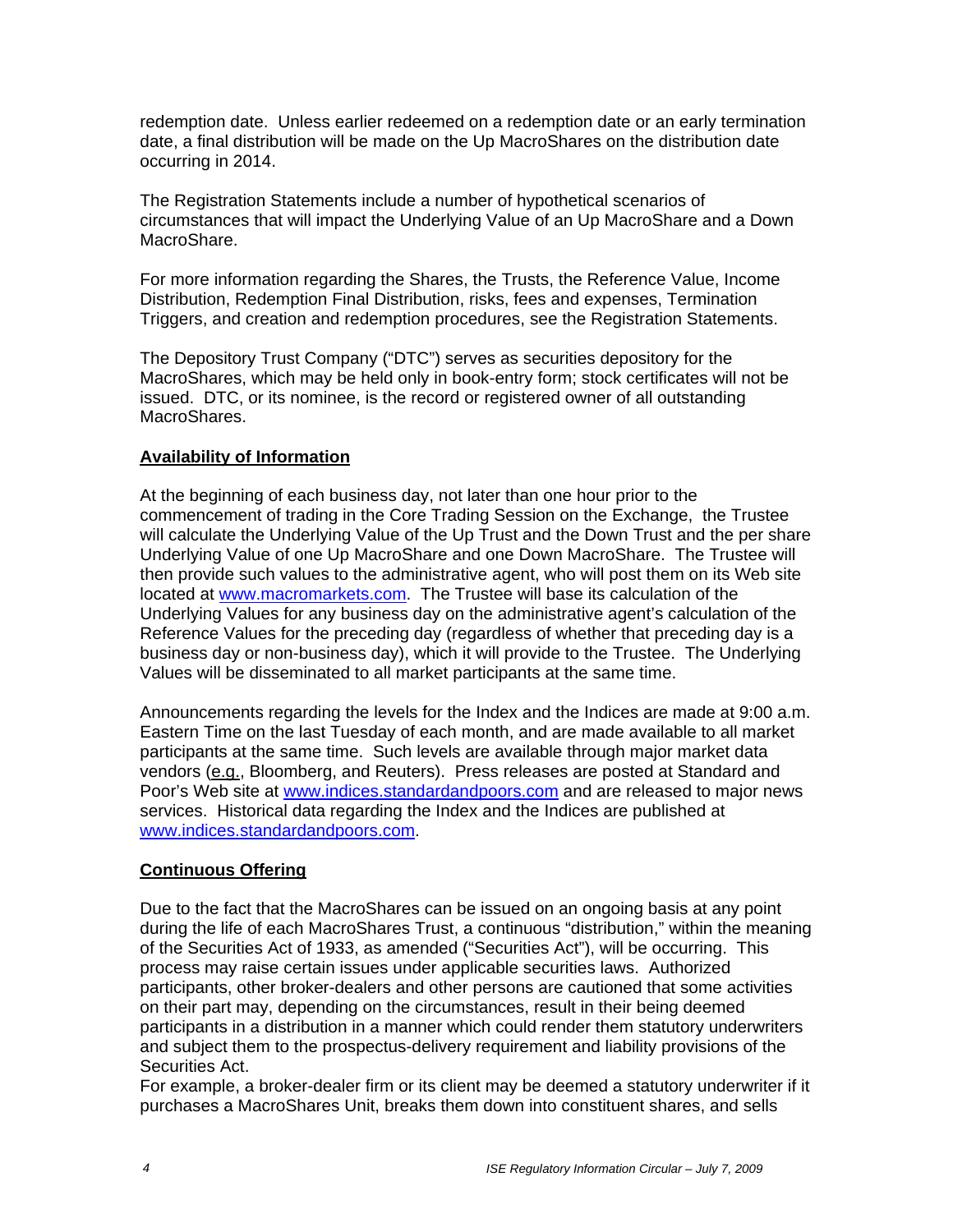such shares directly to customers, or if it chooses to couple the creation of a supply of new MacroShares Units with an active selling effort involving solicitation of secondary market demand for the MacroShares. A determination of whether one is an underwriter for purposes of the Securities must take into account all the facts and circumstances pertaining to the activities of the broker-dealer or its client in the particular case, and the examples mentioned above should not be considered a complete description of all the activities that could lead to a categorization as an underwriter. Dealers who are not "underwriters," but who are participating in a distribution (as opposed to engaging in ordinary secondary-market transactions), and thus dealing with MacroShares that are part of an "unsold allotment" within the meaning of Section 4(3)(C) of the Securities Act, will be unable to take advantage of the prospectus delivery exemption provided by Section 4(3) of the Securities Act.

### **Creation and Redemption of MacroShares Units**

On any price determination day prior to the final scheduled termination date or an early termination date an authorized participant may effect a "paired issuance" by directing the paired trusts to issue additional shares in a minimum number of Down and Up MacroShares constituting at least one MacroShares Unit. If so directed by the authorized participant, the Down Trust and the Up Trust will issue additional paired shares to the authorized participant to satisfy its creation order. Paired shares will always be issued by each of the paired trusts at the per share underlying value of these shares on the date on which a creation order is delivered by an unauthorized participant.

In order to be an "authorized participant," an entity must (1) be a registered brokerdealer and a member in good standing with the Financial Industry Regulatory Authority ("FINRA"), or a participant in the securities markets such as a bank or other financial institution that is not required to register as a broker-dealer or be a member of the FINRA in order to engage in securities transactions, (2) be a participant in DTC or have indirect access to the clearing facilities of DTC by virtue of a custodial relationship with a DTC participant, and (3) have entered into a "participants agreement" with us, the administrative agent and the trustee which specifies procedures for the issuance and redemption of paired shares.

On any business day prior to the final scheduled termination date or an early termination date, the Down MacroShares and Up MacroShares may be redeemed concurrently at the direction of authorized participants in MacroShares Units in what we refer to as a "paired optional redemption." A "MacroShares Unit" consists of 10,000 Down MacroShares and 10,000 Up MacroShares. A tender of paired shares for redemption will be irrevocable. The paired shares may only be redeemed by authorized participants.

The Registration Statements for the Trusts describe additional procedures and requirements that apply to the creation and redemption of the MacroShares.

### **Principal Risks**

Interested persons are referred to the Prospectuses for a description of risks associated with an investment in the MacroShares. These risks include the fact that there is no guarantee as to the amount of any quarterly distribution or any final distribution. Further, distributions on the MacroShares will be made solely from the funds received by each MacroShares Trust which distributions are in turn made solely from the short-term fixed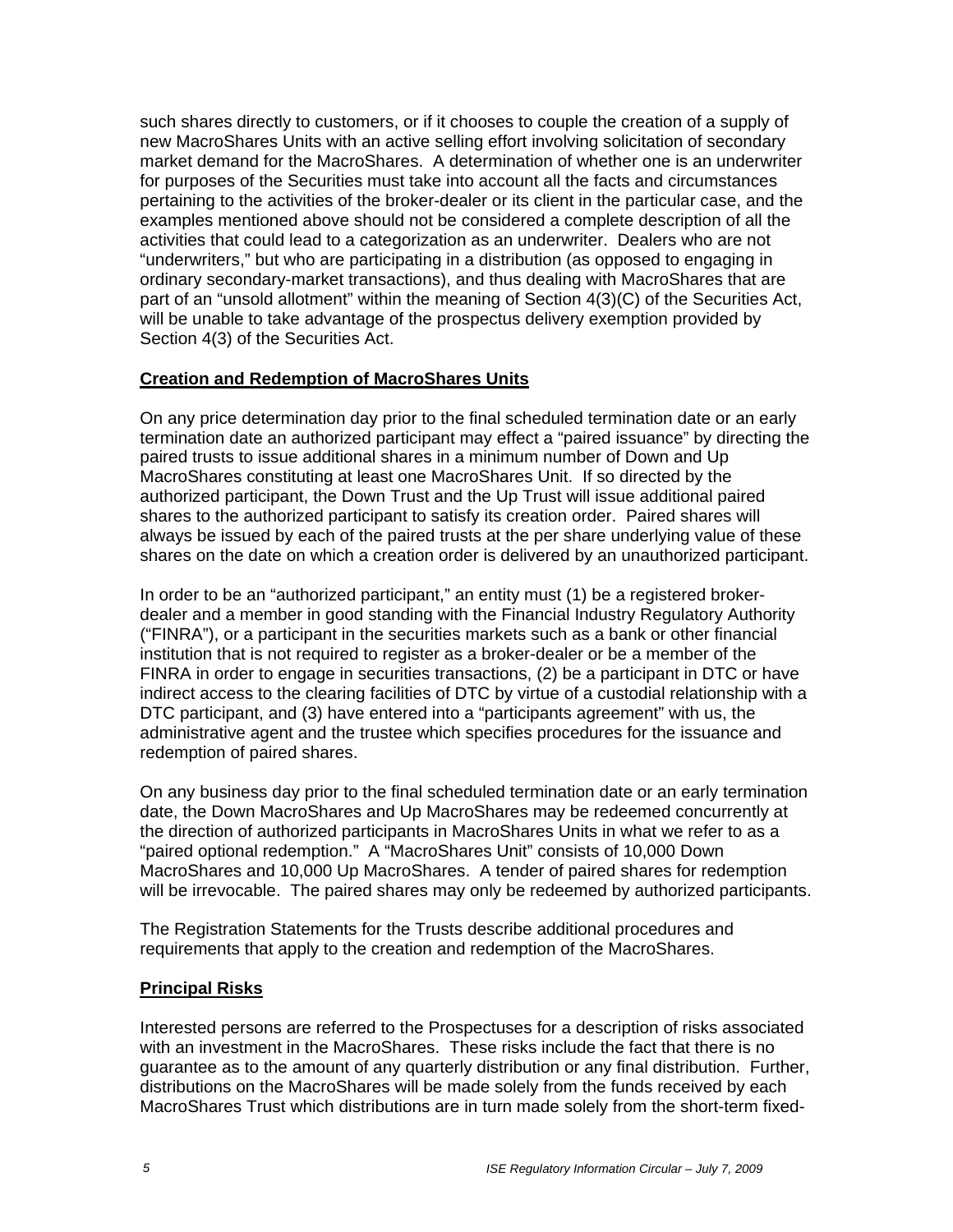income assets deposited in the paired MacroShares Trusts. As noted in the Prospectus, the return on the MacroShares is uncertain.

### **Exchange Rules Applicable to Trading in the Shares**

The Shares are considered equity securities, thus rendering trading in the Shares subject to the Exchange's existing rules governing the trading of equity securities.

## **Trading Hours**

Trading in the Shares on ISE is on a UTP basis and is subject to ISE equity trading rules. The Shares will trade from 8:00 a.m. until 8:00 p.m. Eastern Time.

## **Extended Hours Trading**

Equity Electronic Access Members ("Equity EAMs") trading the Shares during the Extended Market Sessions are exposed to the risk of the lack of the calculation or dissemination of underlying index value or intraday indicative value ("IIV"). For certain derivative securities products, an updated underlying index value or IIV may not be calculated or publicly disseminated in the Extended Market hours. Since the underlying index value and IIV are not calculated or widely disseminated during Extended Market hours, an investor who is unable to calculate implied values for certain derivative securities products during Extended Market hours may be at a disadvantage to market professionals.

## **Trading Halts**

ISE will halt trading in the Shares of a Trust in accordance with ISE Rule 2101(a)(2)(iii). The grounds for a halt under this Rule include a halt by the primary market because it stops trading the Shares and/or a halt because dissemination of the IIV or applicable currency spot price has ceased, or a halt for other regulatory reasons. In addition, ISE will stop trading the Shares of a Trust if the primary market de-lists the Shares.

### **Suitability**

Trading in the Shares on ISE will be subject to the provisions of ISE Rule 2123(l). Members recommending transactions in the Shares to customers should make a determination that the recommendation is suitable for the customer. In addition, members must possess sufficient information to satisfy the "know your customer" obligation that is embedded in ISE Rule 2123(l).

Equity EAMs also should review FINRA Notice to Members 03-71 for guidance on trading these products. The Notice reminds members of their obligations to: (1) conduct adequate due diligence to understand the features of the product; (2) perform a reasonable-basis suitability analysis; (3) perform customer-specific suitability analysis in connection with any recommended transactions; (4) provide a balanced disclosure of both the risks and rewards associated with the particular product, especially when selling to retail investors; (5) implement appropriate internal controls; and (6) train registered persons regarding the features, risk and suitability of these products.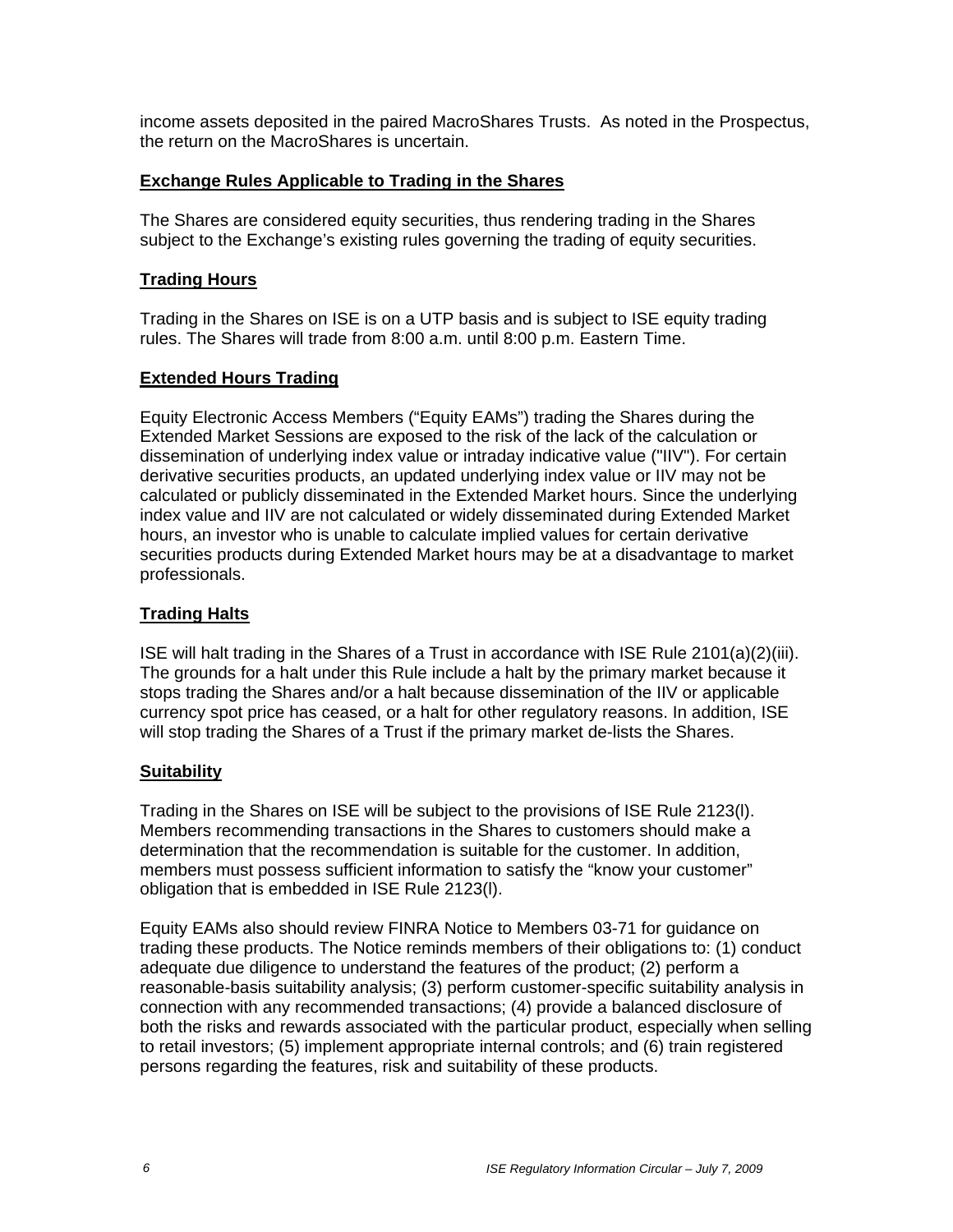### **Delivery of a Prospectus**

Pursuant to federal securities laws, members and member firms must deliver a Prospectus to investors purchasing newly issued MacroShares prior to or concurrently with the confirmation of a transaction in such shares. The Prospectus does not contain all of the information set forth in the registration statement filed under the Securities Act with respect to the offered shares (including the exhibits to the registration statement), parts of which have been omitted in accordance with the rules and regulations of the SEC. For further information about the MacroShares Trusts and the MacroShares, please refer to the registration statement.

Upon request of a customer, Equity EAMs shall also provide a copy of the Prospectus.

## **Exemptive, Interpretive and No-Action Relief Under Federal Securities Regulations**

The Commission issued a letter dated July 1, 2008 ("July 1 Letter") to MACRO Securities Depositor LC granting exemptive, interpretive and no-action relief from certain provisions of and rules under the Securities Exchange Act of 1934 for the MacroShares \$100 Oil Up Trust and MacroShares \$100 Oil Down Trust. The issuer relies upon this letter with respect to the MacroShares Housing Up Trust and Down Trust The SEC also issued a separate letter dated December 22, 2006 ("MACRO Letter") granting additional exemptive, interpretive and no-action relief to the MACRO Depositor, LLC and related parties (together with the July 1 Letter, the "No-Action Letters"). A summary description of the relief granted in the No-Action Letters follows; however, Equity EAMs should consult the No-Action Letters for a complete description of the relief granted.

# **Regulation M Exemptions**

The July 1 Letter provides no-action relief from Rule 101 to the MacroShares Trusts to permit persons who may be deemed to be participating in a distribution of the MacroShares to bid for or purchase MacroShares during their participation in such distribution. In addition, the MacroShares Trusts meet the conditions for no-action relief from Rule 102, permitting the MacroShares Trusts to redeem MacroShares during the continuous offering of MacroShares.

# **Section 11(d)(1): SEC Rules 10b-10, 11d1-1 and 11d1-2**

For the purposes of relief from Section 11(d)(1) and Rules 10b-10 and 11d1-2, the MACRO Letter provides that broker-dealers may rely on the exemptive and no-action relief granted to ETFs that meet certain criteria in a letter dated November 21, 2005 and addressed to the Derivative Products Committee of the Securities Industry Association.

The SEC has taken a no-action position under Section 11(d)(1) that will permit (i) brokerdealers that are not authorized participants (and, therefore, do not create MacroShares Units) but engage in both proprietary and customer transactions in MacroShares exclusively in the secondary market, and (ii) broker-dealer authorized participants that engage in the creation of MacroShares Units to extend or maintain or arrange for the extension or maintenance of credit to or for customers on the MacroShares. This relief is subject to specific conditions, including the condition that such broker-dealer (whether or not an authorized participant) does not, directly or indirectly, receive from the MacroShares Trusts or depositor (collectively, the "fund complex") any payment,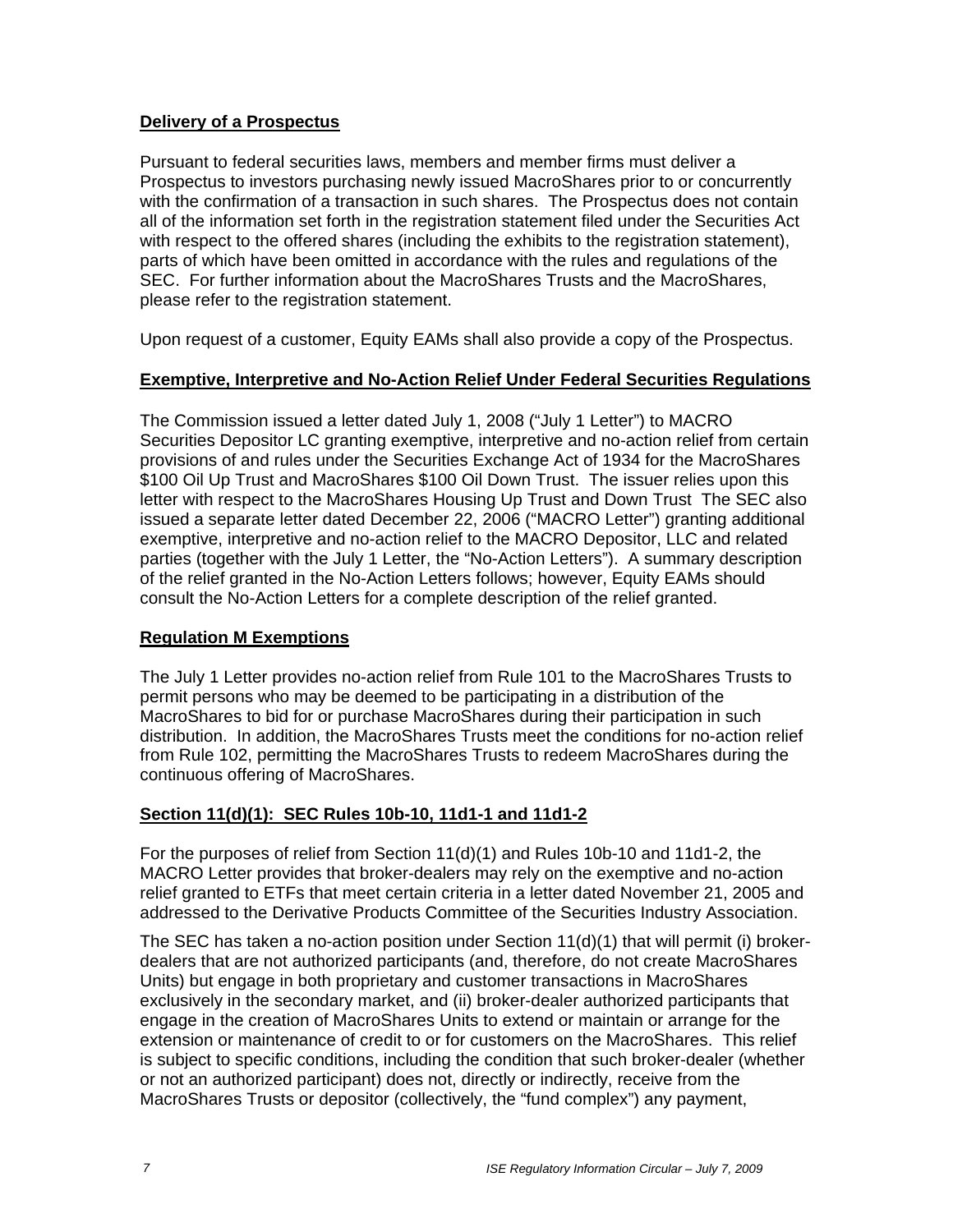compensation or other economic incentive to promote or sell the MacroShares to persons outside the fund complex, other than non-cash compensation permitted under NASD Rule 2830 (I)(5)(A), (B) or (C).

The SEC has also taken a no-action position under Section 11(d)(1) that broker-dealers may treat the MacroShares, for purposes of Rule 11d1-2, as "securities issued by a registered open-end investment company as defined in the Investment Company Act" and thereby extend credit or maintain or arrange for the extension or maintenance of credit on MacroShares that have been owned by the persons to whom credit is provided for more than 30 days.

**This Regulatory Information Circular is not a statutory Prospectus. Equity EAMs should consult the Trust's Registration Statement, SAI, Prospectus and the Fund's website for relevant information.**